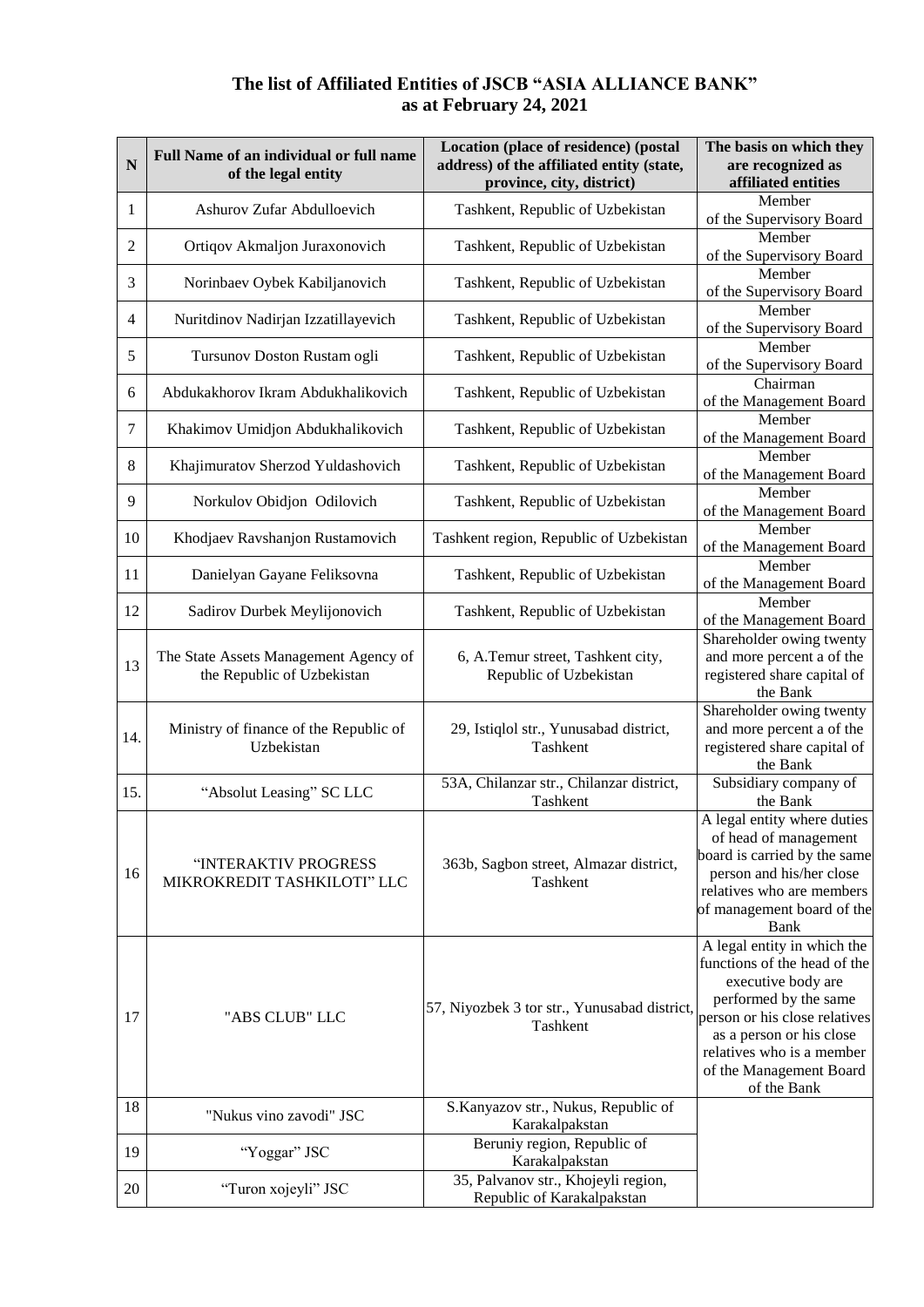| 21 | "Andijon tajriba-sinov zavodi" JSC                           | 87, Navoi str., Andijan, Andijan region                                                  |
|----|--------------------------------------------------------------|------------------------------------------------------------------------------------------|
| 22 | "Andijon biokimyo zavodi" JSC                                | 12, Bobir str., Andijan, Andijan region                                                  |
| 23 | "Andijon yog-moy" JSC                                        | 14, Fitrat str., Andijan, Andijan region                                                 |
| 24 | "Asaka yog" JSC                                              | Asaka district, Andijan region                                                           |
| 25 | "Xojaobod texnologik transport<br>boshqarmasi" JSC           | Bolaqboshi district, Andijan region                                                      |
| 26 | "Buxoroenergomarkaz" JSC                                     | 5, Alpamish str., Bukhara, Bukhara region                                                |
| 27 | "Buxorogazsanoatqurilish" JSC                                | Zulfi str., Bukhara, Bukhara region                                                      |
| 28 | "Neftgaztadqiqot" JSC                                        | I.Karimov str., Bukhara, Bukhara region                                                  |
| 29 | "Neftgazqurilishta'mir LLC                                   | Bukhara, Bukhara region                                                                  |
| 30 | "Buxoro ta'mirlash mexanika zavodi" JSC                      | Bukhara, Bukhara region                                                                  |
| 31 | "Kogon yog-ekstaksiya zavodi" JSC                            | Kogon, Bukhara region                                                                    |
| 32 | "Buxoroneftgazavtonaql" JSC                                  |                                                                                          |
|    |                                                              | 4, Amirabad Kurgan str., Bukhara region                                                  |
| 33 | "Buxoroparranda" JSC                                         | Dashtobod, Kogon district, Bukhara region                                                |
| 34 | "O`zparavtotrans" JSC                                        | Qarshi highway, Qorovulbozor district,<br>Bukhara region                                 |
| 35 | "O'zparqurilish" JSC                                         | Qorovulbozor district, Bukhara region<br>sł                                              |
| 36 | "O`zparta'minot" JSC                                         | 20, S.Rahimov str., Qorovulbozor district,<br>$\overline{\mathcal{L}}$<br>Bukhara region |
| 37 | "O'zpartamponaj" JSC                                         | Qorovulbozor district, Bukhara region                                                    |
| 38 | "Buxoroneftgazparmalash" JSC                                 | Qorovulbozor district, Bukhara region                                                    |
| 39 | "JIZZAX PLASTMASSA" JSC                                      | 14, Tashkent str., Jizzakh, Jizzakh region<br>sł                                         |
| 40 | "Qarshi yog'-ekstraktsiya" JSC                               | 1, A.Navoiy, Karshi, Kashkadarya region                                                  |
|    |                                                              | 16, Koson tosh yuli str., Karshi,                                                        |
| 41 | "Qashqadaryo texnologik transport" JSC                       | Kashkadarya region                                                                       |
|    |                                                              | Koson highway 8 km 1, Karshi,                                                            |
| 42 | "Minora qurish ekspeditsiyasi" JSC                           | Kashkadarya region                                                                       |
| 43 | "Qashqadaryo neft gaz qurilish ta'mirlash"<br>JSC            | 2, Jayhun str., Karshi, Kashkadarya region                                               |
| 44 | "Qashqadaryo parmalash ishlari" JSC                          | Karshi, Kashkadarya region                                                               |
| 45 | "Shaxrisabz vino-aroq" JSC                                   | Shakhrisabz, Kashkadarya region                                                          |
| 46 | Kashkadaryonyeftgazishchita'minot" JSC                       | Shurtan, Guzar district, Kashkadarya<br>region                                           |
| 47 | "Qashqadaryonyeftgazsanoatqurilish' JSC                      | Navruz village, Karshi district,<br>Kashkadarya region                                   |
| 48 | "Koson yog'-ekstraksiya" JSC                                 | Koson district, Kashkadarya region                                                       |
| 49 | "Neft va gaz quduqlarini sinash" JSC                         | Koson district, Kashkadarya region                                                       |
| 50 | "Muborakneftgazmontaj" JSC                                   | Muborak district, Kashkadarya region                                                     |
| 51 | "Neft va gaz ishlab chiqarishni ta'mirlash"<br><b>JSC</b>    | Muborak district, Kashkadarya region                                                     |
| 52 | "Muborakneftgaztrans" JSC                                    | Muborak district, Kashkadarya region                                                     |
| 53 | NAVOIY SAVDO KOMPLYEKSI" JSC                                 | 17 microdistrict, Novoiy, Navoiy region                                                  |
| 54 | "Navoiy erkin industrial-iqtisodiy zona<br>direktsiyasi" JSC | 4, A.Temur str., Navoiy, Navoiy region                                                   |
|    |                                                              | 3, 8 Mart str., Namangan, Namangan                                                       |
| 55 | "Uzelektroterm" JSC                                          | region                                                                                   |
| 56 | "Xorvenko nomidagi samarqand vino<br>kombinati" JSC          | Samarkand, Samarkand region                                                              |
| 57 | "Biznes sentr Samarqand" JSC                                 | 1, Kuk saroy str., Samarkand, Samarkand<br>region                                        |
| 58 | "Qishloq elektra qurilish" JSC                               | 7, Buyuk ipak yuli str., Samarkand,<br>Samarkand region                                  |
| 59 | "Kattaqo'rg'on yog'-moy" JSC                                 | Kattak, Kattakurgan district, Samarkand<br>region                                        |
| 60 | "Yangi qo'rg'on paxta tozalash" JSC                          | Yangikuragan, Oqdaryo district,<br>Samarkand region                                      |
| 61 | "Surxondaryo oziq-ovqat mollari" JSC                         | Abror Hidoyatov mahalla, Termez,<br>Surkhandarya region                                  |
| 62 | "DENOV VINO-AROQ" JSC                                        | 267, Sharof Rashidov str., Denov district,<br>Surkhandarya region                        |
| 63 | "SURXONOZIQOVQATSANOATI" JSC                                 | 1, Farruhiy str., Denov district,<br>Surkhandarya region                                 |
| 64 | "Surxon parmalash ishlari" JSC                               | Kumkurgan, Surkhandarya region                                                           |

A legal entity whose twenty or more percent hare in the Charter Fund (Charter Capital) is being possessed by that same person, who possesses twenty or more percent share in the Charter Fund (Charter Capital) of the Bank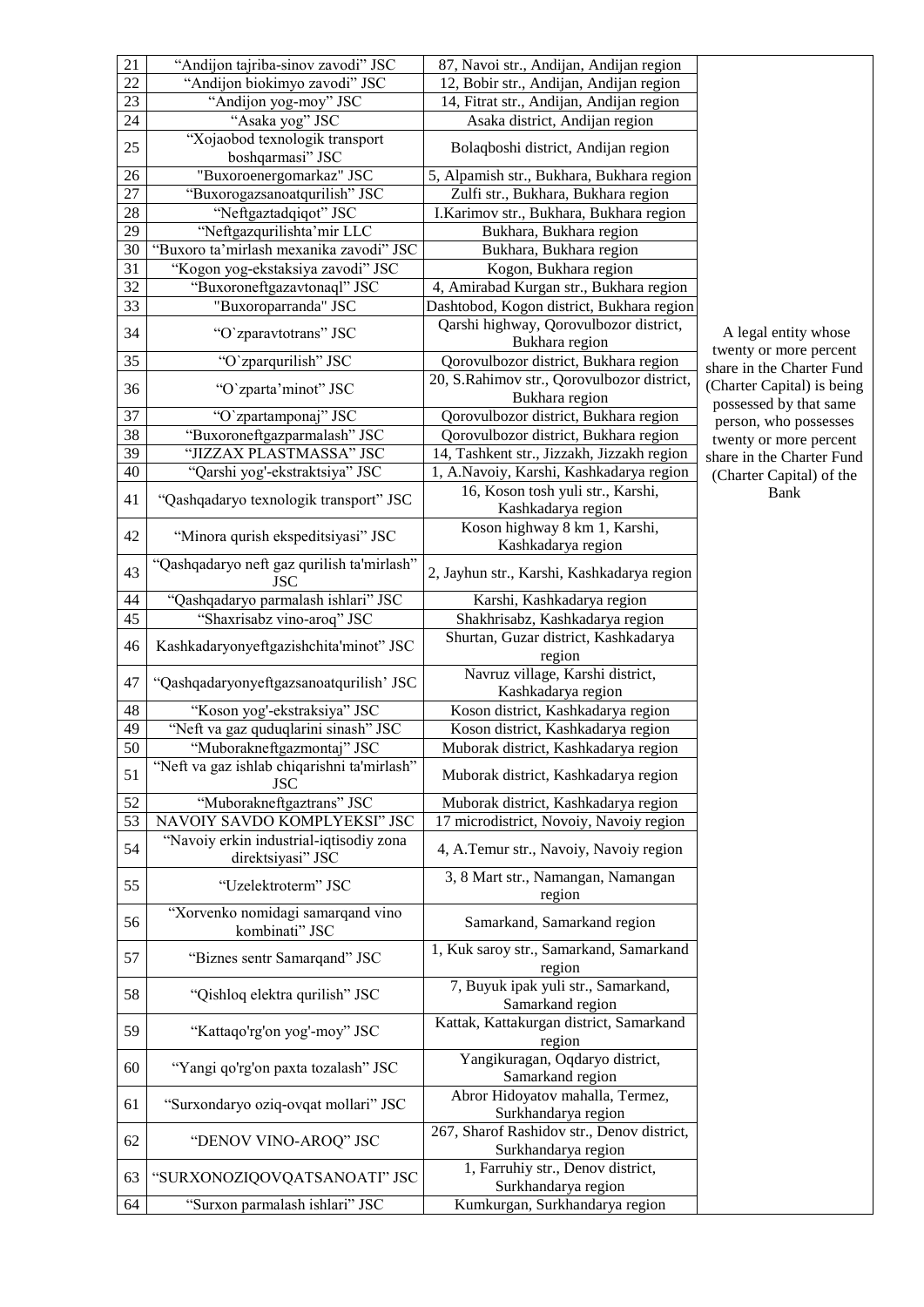| 65  | "GULISTON EKSTRAKT-YOG"" JSC                                                         | Gulistan, Sirdarya region                         |
|-----|--------------------------------------------------------------------------------------|---------------------------------------------------|
| 66  | "Boyovut paxta tozalash" JSC                                                         | Boyovut district, Sirdarya region                 |
| 67  | "Respublika usimliklarni himoya qilish                                               | Bogiston, Mirzaobod district, Sirdarya            |
|     | kimyo vositalar bazasi" JSC                                                          | region                                            |
| 68  | "Sirdaryo vino" JSC                                                                  | Sirdarya region                                   |
| 69  | "ANGREN ISSIQLIK ELEKTOR<br>STANSIYASI" JSC                                          | 4, Toshkent str., Angren, Tashkent region         |
| 70  | "O'ZBEKKO'MIR" JSC                                                                   | 1, Istiqlol str., Angren, Tashkent region         |
| 71  | "Y.Angren issiqlik elektr stan-siyasi" JSC                                           | Nurobod, Angren, Tashkent region                  |
| 72  | "O'zbekiston metallurgiya kombinati" LLC                                             | 1 Sirdarya str., Bekobod, Tashkent region         |
| 73  | 'Olmaliq kon-metallurgiya kombinati " JSC 53, A.Temur str., Olmaliq, Tashkent region |                                                   |
| 74  | "Zavod O'zbekhimmash" JSC                                                            | 8, Mendeleev str., Chirchiq, Tashkent<br>region   |
| 75  | "CHIRCHIQ QISHLOQ XO`JALIGI<br>TEXNIKASI ZAVODI" JSC                                 | 92, Navoiy str., Chirchiq, Tashkent region        |
| 76  | "Oxangaronshifer" JSC                                                                | Ohangaron industrial zone, Tashkent<br>region     |
| 77  | "To'ytepa metall qurilmalari" JSC                                                    | Birlik, Nurafshon, Tashkent region                |
| 78  | "KONVIN" JSC                                                                         | Gazalkent, Bostanliq district, Tashkent<br>region |
| 79  | "Yangiyul yog'-moy" JSC                                                              | Yangiyul district, Tashkent region                |
| 80  | "Biokimyo" JSC                                                                       | Yangiyul district, Tashkent region                |
| 81  | "Farg'ona azot" LLC                                                                  | 222, Promishlennaya str., Fergana, Fergana        |
|     |                                                                                      | region                                            |
| 82  | "Farg'ona yog'-moy" JSC                                                              | Fergana region                                    |
| 83  | "KVARTS" JSC                                                                         | Fergana region                                    |
| 84  | "Qo'qon neftgaz parmalash ishlari" JSC                                               | Kokand, Fergana region                            |
| 85  | "Qo'qon mexanika zavodi" JSC                                                         | 1, Qogozlar str., Fergana region                  |
| 86  | "Qo'qon yog' moy" JSC                                                                | 84, Movarounnahr str., Kokand, Fergana<br>region  |
| 87  | "Mastona" JSC                                                                        | 84, Turon str., Kokand, Fergana region            |
| 88  | "XORAZMSUVQURILISH" JSC                                                              | 1, Sanoatchilar str., Khorezm region              |
| 89  | "YUGGAZSTROY" JSC                                                                    | 9, Sanoatchilar str., Khorezm region              |
| 90  | "Urganch yog`-moy" JSC                                                               | 2, I.Dusov str., Khorezm region                   |
| 91  | "Urganchkormmash" JSC                                                                | 26, Hankin district, Khorezm region               |
| 92  | "Boshtransloyiha" JSC                                                                | Mirobod district, Tashkent                        |
| 93  | "Issiqlikelektrloyiha" JSC                                                           | Mirobod district, Tashkent                        |
| 94  | "Sharq" JSC                                                                          | Mirobod district, Tashkent                        |
| 95  | "Uztrade" JSC                                                                        | 1, Islom Karimov str., Tashkent                   |
| 96  | "O'zagrokimyohimoya" JSC                                                             | 77, Nukus str., Tashkent                          |
| 97  | "Foton" JSC                                                                          | Mirobod district, Tashkent                        |
| 98  | " O'zbekoziqovqatholding" JSC                                                        | Mirobod district, Tashkent                        |
| 99  | "Neft-ta'minot" JSC                                                                  | 14, Katta darhon str., Tashkent                   |
| 100 | "O'zneftgazinformatika" JSC                                                          | 32a, Mirzo-Ulugbek str., Tashkent                 |
| 101 | "O'zog'irsanoatloyiha" JSC                                                           | 88, Mustaqillik str., Tashkent                    |
| 102 | "RILK Qurilishmashlizing"JSC                                                         | Mirzo-Ulugbek district, Tashkent                  |
|     | "TOSHKENT QISHLOQ XO`JALIGI                                                          |                                                   |
| 103 | TEXNIKASI ZAVODI" JSC                                                                | 434, Buyuk ipak yuli str., Tashkent               |
| 104 | "Toshkent" JSC RSE                                                                   | Mirzo-Ulugbek district, Tashkent                  |
| 105 |                                                                                      |                                                   |
|     | "Elsis-savdo" JSC                                                                    | 107, Mustaqillik str., Tashkent                   |
| 106 | "O'zbekekspertiza" JSC                                                               | 51, Parkent str., Tashkent                        |
| 107 | "O'zagrosanoattexholding" JSC                                                        | 434, Buyuk ipak yuli str., Tashkent               |
| 108 | "Mulk sarmoya brokerlik uyi" JSC                                                     | 107, Mustaqillik str., Tashkent                   |
| 109 | "Ipoteka Bank" JSCB                                                                  | 30, Shahrisabz str., Tashkent                     |
| 110 | "Elektrqishloqqurilish" JSC                                                          | 274, Buyuk ipak yuli str., Tashkent               |
| 111 | "Matbuot tarqatuvchi" JSC                                                            | 2, 1-blind alley, A.Temur str., Tashkent          |
| 112 | "Uzmed-Lizing" JSC                                                                   | Yunusabad district, Tashkent                      |
| 113 | "O'zsanoateksport" JSC                                                               | 107, A.Temur str., Tashkent                       |
| 114 | "O'zmahsusmontajqurilish" JSC                                                        | 25, A.Temur str., Tashkent                        |
| 115 | "Toshuyjoyliti" JSC                                                                  | 43, Bogsaroy str., Tashkent                       |
| 116 | "O'zagrolizing" JSC                                                                  | 4-a, Abay str., Tashkent                          |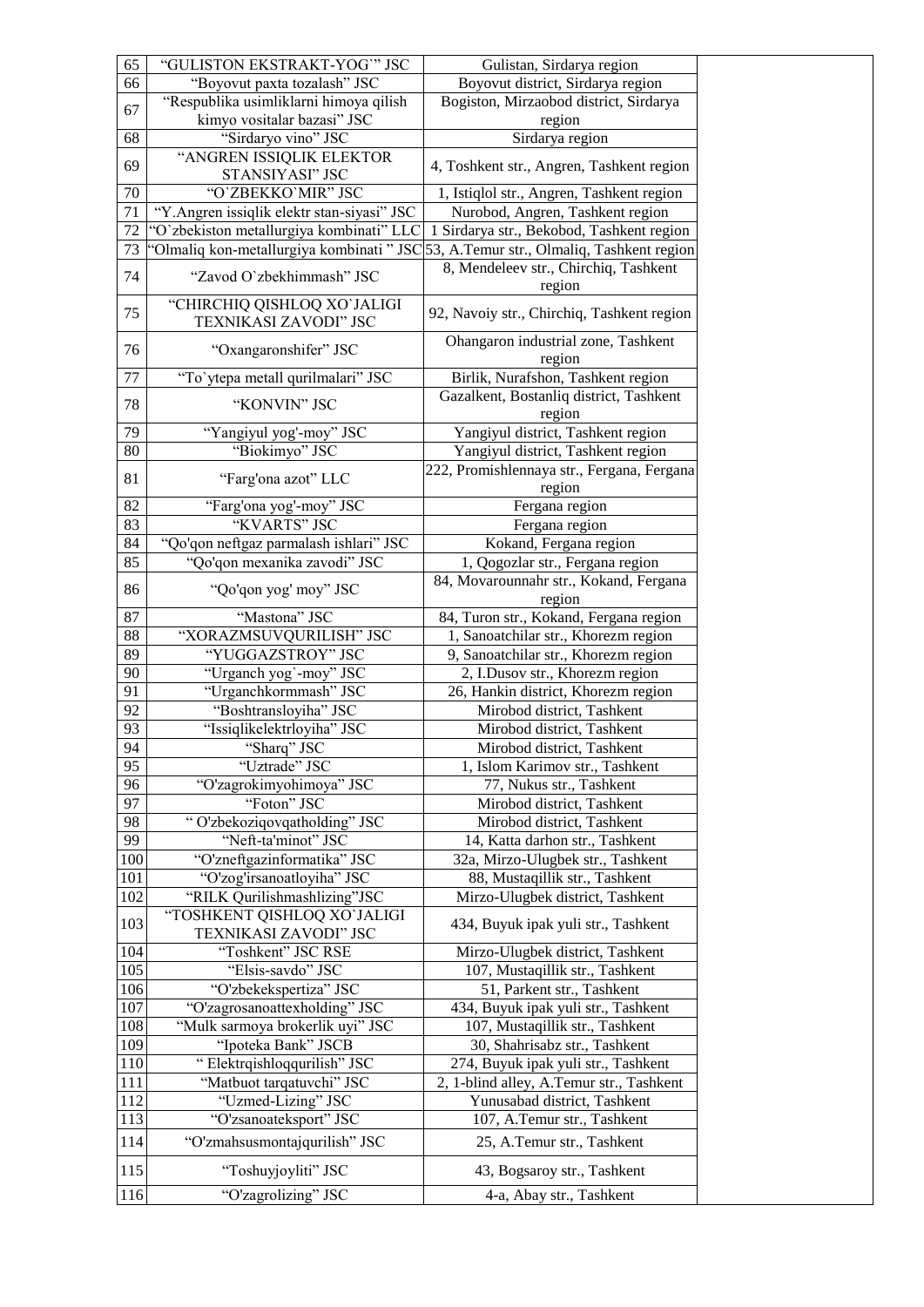| 117        | "Neft va gaz konlari geologiyasi hamda                                                           | 114, Sh.Rustaveli str., Tashkent                               |
|------------|--------------------------------------------------------------------------------------------------|----------------------------------------------------------------|
|            | qidiruv institute" JSC                                                                           |                                                                |
| 118<br>119 | "ELEKTRTARMOQQURILISH" JSC<br>"Sredazenergosetproekt" JSC                                        | 19, Glinka str., Tashkent<br>41, Sh.Rustaveli str., Tashkent   |
| 120        | "O'zpaxtasanoat" JSC                                                                             | 8a, Sh.Rustaveli str., Tashkent                                |
| 121        | "Toshgiprogor" LLC                                                                               | Shayhontahur district, Tashkent                                |
| 122        | "Uzbek commodity exchange" LLC                                                                   | 77, Bobur str., Tashkent                                       |
| 123        | "Yoshlar» teleradiokanali" JSC                                                                   | 69, A.Navoiy str., Tashkent                                    |
| 124        | "DORI-DARMON" JSC                                                                                | Shayhontahur district, Tashkent                                |
| 125        | "O'zagroeksport" JSC                                                                             | 41, Beruniy str., Tashkent                                     |
| 126        | "O'zsuvloyixa" JSC                                                                               | 1, Labzak str., Tashkent                                       |
| 127        | "O'zagroservis" JSC                                                                              | Shayhontahur district, Tashkent                                |
| 128        | "Toshneftegazqurilish" JSC                                                                       | Chilanzar district, Tashkent                                   |
| 129        | "SOVPLASTITAL" JSC                                                                               | 29a, Bunyodkor str., Tashkent                                  |
| 130        | "Orgres" JSC                                                                                     | 190, Muqimiy str., Tashkent                                    |
| 131        | "Kafolat sug'urta kompaniyasi" JSC                                                               | Mustaqillik maydoni-5, Tashkent                                |
| 132        | "O'RTA OSIYO TRANS" JSC                                                                          | 24, S.Olimov str., Tashkent                                    |
| 133        | "O'zbekiston Rangli metal parchalari<br>chiqindilarini tayorlash va qayta ishlash<br>zavodi" JSC | South industrial zone, Tashkent                                |
| 134        | "TEXNOLOG" JSC                                                                                   | 210, S.Mashhadi str., Tashkent                                 |
| 135        | "O'zneftgazishchita'minot" JSC                                                                   | 21, Istiqbol str., Tashkent                                    |
| 136        | "Toshkent vino kombinati" JSC                                                                    | 45, Istiqbol str., Tashkent                                    |
| 137        | "O'ztashqineftgaz" JSC                                                                           | 21, Istiqbol str., Tashkent                                    |
| 138        | "Toshkent yog'-moy kombinati" JSC                                                                | 47, Jarkurgan str., Tashkent                                   |
| 139        | "Mahsuselektrtarmoqqurilish" JSC                                                                 | 2a, Tabassum str., Tashkent                                    |
| 140        | "Sarbon-neftegaz" JSC                                                                            | 118, Aerodomnaya str., Yashnabad district,<br>Tashkent         |
| 141        | "O'zqishloqho'jalikmash-xolding" JSC                                                             | 2, Musahanov str., Tashkent                                    |
| 142        | "AGREGAT ZAVODI" JSC                                                                             | Almazar district, Tashkent                                     |
| 143        | "Bektemir spirt eksperimental" JSC                                                               | 91, H.Bayqaro str., Tashkent                                   |
| 144        | "Suvmash" JSC                                                                                    | 13, H.Bayqaro str., Tashkent                                   |
| 145        | "Korakalpoksharobsavdo" LLC                                                                      | T.Eshanov str., Nukus, Republic of<br>Karakalpakstan           |
| 146        | "Nukus polimer" LLC                                                                              | Industrial zone, Nuskus Republic of<br>Karakalpakstan          |
| 147        | "Beruniy sharob savdo" LLC                                                                       | Beruniy region, Republic of<br>Karakalpakstan                  |
| 148        | "Ustyurt qidiruv-burg'lash boshqarmasi"<br><b>LLC</b>                                            | 17, Navoi str., Kungurat region, Republic<br>of Karakalpakstan |
| 149        | "Kungrad gaz oil" LLC                                                                            | Kungurat region, Republic of<br>Karakalpakstan                 |
| 150        | "Kungrad sharob savdo" LLC                                                                       | Arbashi, Nukus region, Republic of<br>Karakalpakstan           |
| 151        | "Turtkul sharob savdo" LLC                                                                       | Turtkul region, Republic of Karakalpakstan                     |
| 152        | "Ellikkal'asharobsavdo" LLC                                                                      | Ellikkal'a region, Republic of<br>Karakalpakstan               |
| 153        | "Tahiatash Issiqlik tarmoqlari" LLC                                                              | Tantashev str., Tahiatash, Republic of<br>Karakalpakstan       |
| 154        | "Tahiatash shahar sharob savdo" LLC                                                              | Khojeyli str., Tahiatash, Republic of<br>Karakalpakstan        |
| 155        | "Andijon sharob savdo" LLC                                                                       | 25, Chinobod str., Andijan, Andijan region                     |
| 156        | "Baliqchi tuman sharob savdo" LLC                                                                | Baliqchi district, Andijan region                              |
| 157        | "Kurgontepa sharob savdo" LLC                                                                    | 52, Istiqlol str., Kurgontepa district,<br>Andijan region      |
| 158        | "Andijonneftgatqududqta`mirlash" LLC                                                             | 43, Polvontoshbobur str., Marhamat<br>district, Andijan region |
| 159        | "Shahrihon sharob savdo" LLC                                                                     | Shahrihon district, Andijan region                             |
| 160        | "Qoradaryo sharob savdo" LLC                                                                     | M.Ishonov str., Pakhtaobod district,<br>Andijan region         |
| 161        |                                                                                                  |                                                                |
|            | "Uzum sharob eksport" LLC                                                                        | Khojaobod district, Andijan region                             |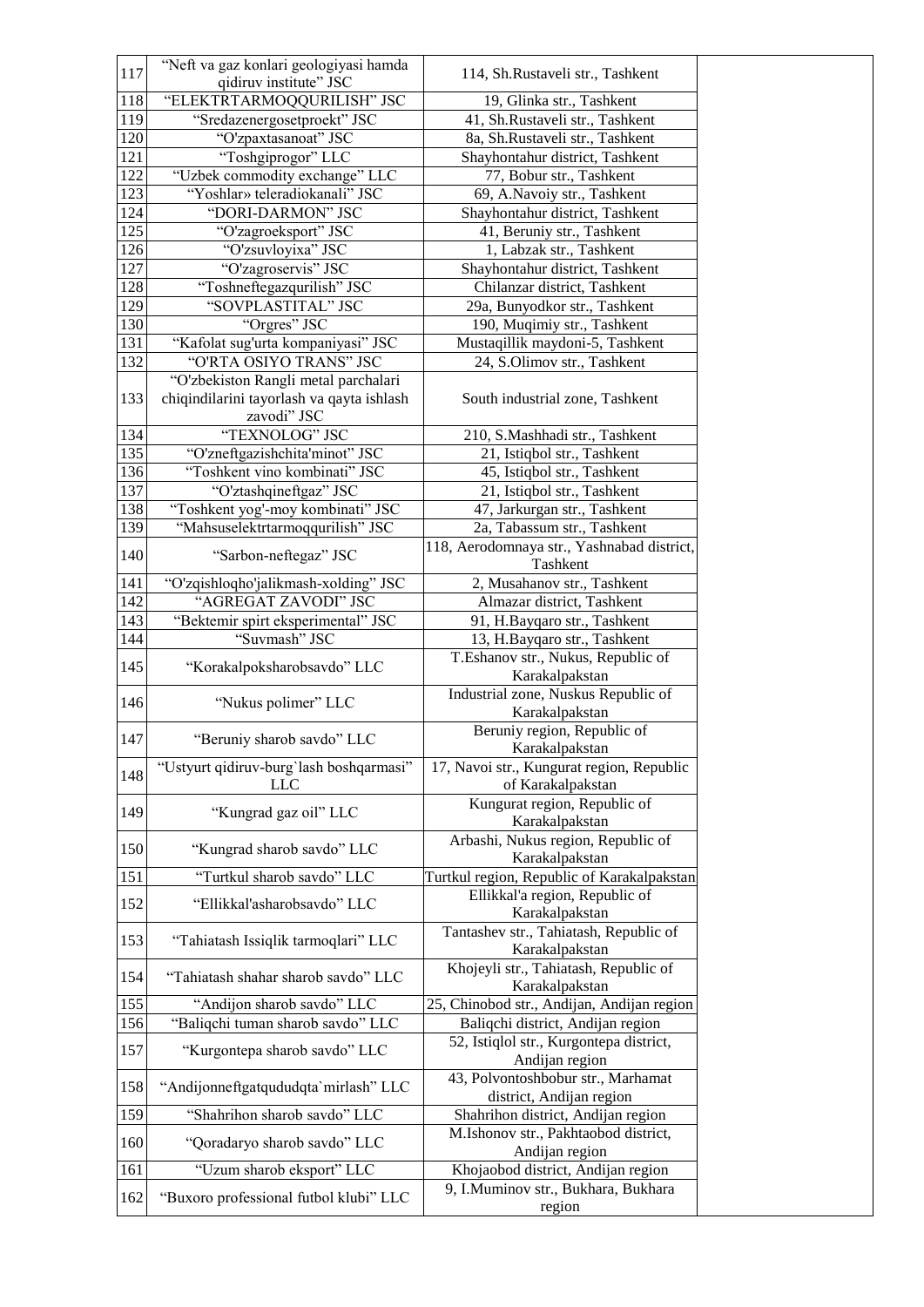| 163              | "Buxoro biznes inkubator o'quv markazi"<br><b>SE</b>                                        | 5, K.Murtazov str., Bukhara, Bukhara<br>region                                                    |
|------------------|---------------------------------------------------------------------------------------------|---------------------------------------------------------------------------------------------------|
| 164              | "Buxoroagromirimpeks" LLC                                                                   | Pakhtakor str., Jondor district, Bukhara<br>region                                                |
| 165              | "Olot neft va gaz qidiruv ekspeditsiyasi"<br><b>LLC</b>                                     | E.Toshpulotov str., Olat district, Bukhara<br>region                                              |
| 166              | "Gijduvon sharob savdo" LLC                                                                 | Gijduvon district, Bukhara region                                                                 |
| 167              | "Buxoropaxtatrans" LLC                                                                      | Gijduvon district, Bukhara region                                                                 |
| <sup>168</sup>   | "Jizzax issiqlik energo qurilish" LLC                                                       | Industrial zone, Jizzakh, Jizzakh region                                                          |
| $\overline{1}69$ | "BO'STON OLAMI" LLC JV                                                                      | Industrial zone, Jizzakh, Jizzakh region                                                          |
| 170<br>171       | "Yorqin Chiroqlar" LLC JV<br>"Nurli don" LLC                                                | Industrial zone, Jizzakh, Jizzakh region<br>Dostlik district, Jizzakh region                      |
| 172              | «Dostlik sharob savdo» LLC                                                                  | Pakhtakor district, Jizzakh region.                                                               |
| 173              | "Yangiobod uzumchilik o'quv markazi"<br><b>LLC</b>                                          | Yangiobod district, Jizzakh region                                                                |
| 174              | "Grappa" LLC                                                                                | Yangiobod district, Jizzakh region                                                                |
| 175              | "Viloyat kooperatsiya qurilish materiallar<br>ta'minot" LLC                                 | Karshi, Kashkadarya region                                                                        |
| 176              | "Qashqadaryoyo'lta'minot" LLC                                                               | Shayhali, Karshi, Kashkadarya region                                                              |
| 177              | "Qarshi sanitar tozalash" LLC                                                               | 325, Nasaf, Karshi, Kashkadarya region                                                            |
| 178              | "Zax suvdan ekologik va muxandislik<br>inshootlarini ximoyalash<br>Qashvilkommundrenaj" LLC | 282, Nasaf, Karshi, Kashkadarya region                                                            |
| 179              | "Nasaf professional futbol klubi" LLC                                                       | 5, Mustaqillik str., Karshi, Kashkadarya<br>region                                                |
| 180              | "Qashqadaryo sporti gazetasi" LLC                                                           | 22, Mustaqillik str., Karshi, Kashkadarya<br>region                                               |
| 181              | "Sho'rtan professional futbol klubi" LLC                                                    | Shurtan hotel, Karshi, Kashkadarya region                                                         |
| 182              | "Texnik ta'minlash va butlash" LLC                                                          | 7, Sohibkor str., Karshi, Kashkadarya<br>region                                                   |
| 183              | "Mebellar uyi" LLC                                                                          | Nasaf str., Karshi, Kashkadarya region                                                            |
| 184              | "Pachkamar Yuksalish" LLC                                                                   | Obihayot village, Guzar district,<br>Kashkadarya region                                           |
| 185              | "Ko'prik yo'l qurilish boshqarmasi" LLC                                                     | Guzar village, Guzar district, Kashkadarya<br>region                                              |
| 186              | "Yuqori Beshkent Tayyorlov Savdo" LLC                                                       | Beshkent, Karshi district, Kashkadarya<br>region                                                  |
|                  | 187 Koson neft gaz qidiruv ekspedisiyasi" LLC                                               | 103, Mustaqillik str., Koson district,<br>Kashkadarya region                                      |
| 188              | "Koson maxsus mexanizatsiyalashgan"<br><b>LLC</b>                                           | 2, Bukhara str., Koson district,<br>Kashkadarya region                                            |
| 189              | "Qamashi tumanlararo" LLC                                                                   | Kamashi district, Kashkadarya region                                                              |
| 190              | "DUGMA SAVDO" LLC                                                                           | Pompuk village, Mirishkor district,<br>Kashkadarya region                                         |
| 191              | "Mash'al professional futbol klubi" LLC                                                     | Mustaqillik str., Muborak district,<br>Kashkadarya region                                         |
| 192              | "Muborak uy joylardan foydalanish ko'p<br>tarmoqli" LLC                                     | Muborak district, Kashkadarya region                                                              |
| 193              | "Ming quruvchi" LLC                                                                         | Muborak district, Kashkadarya region                                                              |
| 194              | "Muborakteks" LLC                                                                           | Muborak district, Kashkadarya region                                                              |
| 195              | "Muborak eko hayot" LLC                                                                     | Industrial zone, Muborak district,<br>Kashkadarya region                                          |
| 196              | "Talimarjon shaxar kommunal xizmat<br>ko'rsatish korxonasi" LLC                             | Tolimarjon, Nishon district, Kashkadarya<br>region                                                |
| 197              | "Nishon tayyorlov savdo" LLC                                                                | Nishon district, Kashkadarya region                                                               |
| 198              | "Nuriston diyori" LLC                                                                       | Nishon district, Kashkadarya region                                                               |
| 199              | "Nuriston rizq nasibasi" LLC                                                                | Nishon district, Kashkadarya region                                                               |
| 200              | "Cho'l parrandasi" LLC                                                                      | Nishon district, Kashkadarya region                                                               |
| 201<br>202       | "Nishon tuman sharob savdo" LLC<br>"Tayyorlov savdo" LLC                                    | Nishon district, Kashkadarya region                                                               |
| 203              | "Miraki ochiq savdo" LLC                                                                    | Kasbi district, Kashkadarya region<br>5, Furqat str., Shakhrisabz district,<br>Kashkadarya region |
|                  |                                                                                             |                                                                                                   |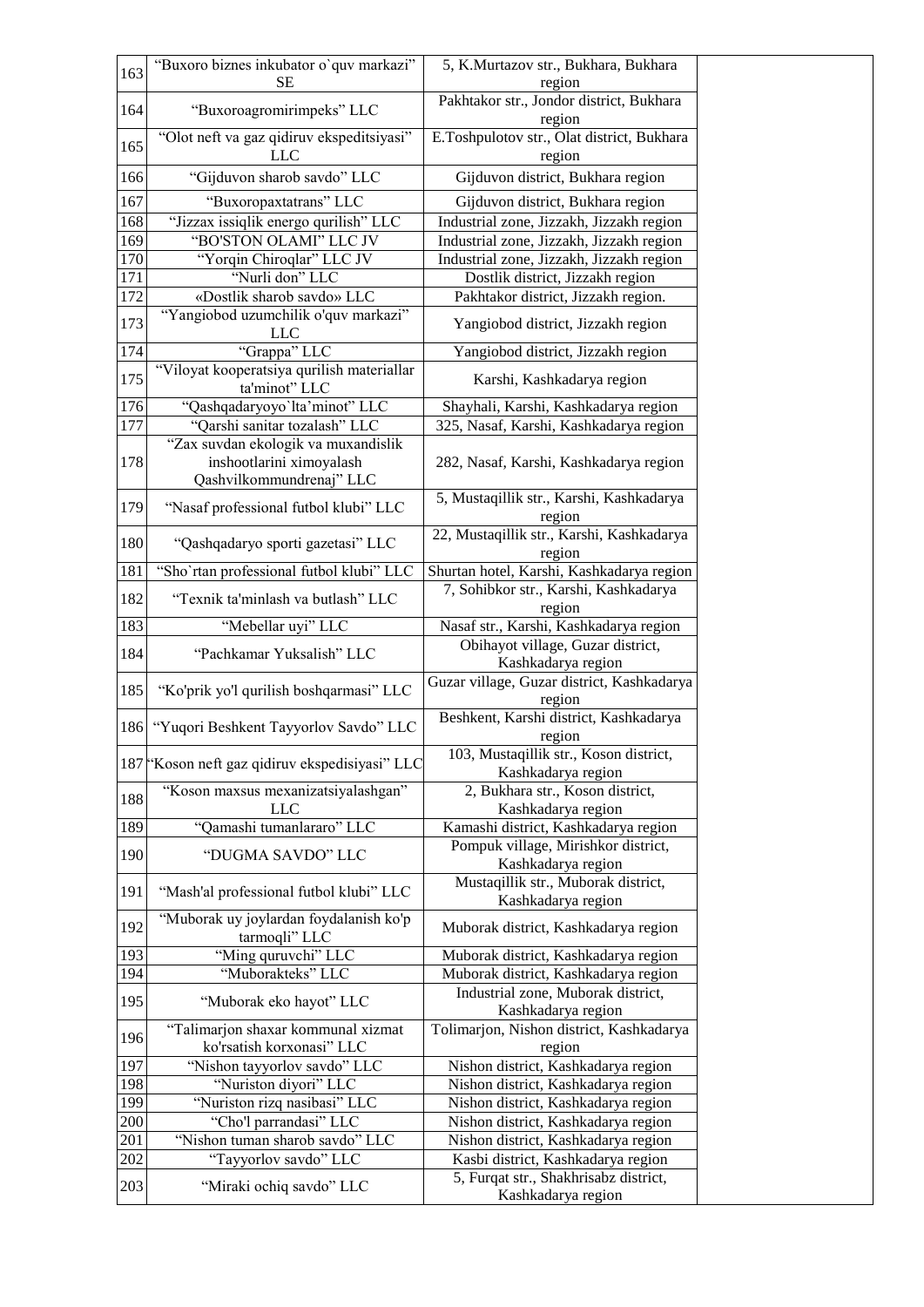| 204 | "Uzagro Elektron" LLC                                 | Alaqarga village, Yakkabog district,                                 |
|-----|-------------------------------------------------------|----------------------------------------------------------------------|
|     |                                                       | Kashkadarya region<br>Alaqarga village, Yakkabog district,           |
| 205 | "Yakkabog' sharob konserva" LLC                       | Kashkadarya region                                                   |
| 206 | "Yakkabog' meva" LLC                                  | Yakkabog district, Kashkadarya region                                |
| 207 | "Original gold garden" LLC                            | Yakkabog district, Kashkadarya region                                |
| 208 | "Chorraxa muz meva" LLC                               | Yakkabog district, Kashkadarya region                                |
| 209 | "Yakkabog' sharob savdo" LLC                          | Yakkabog district, Kashkadarya region                                |
| 210 | "Yuldoshev Ziyaviddin Egamberdievich"<br><b>LLC</b>   | Yakkabog district, Kashkadarya region                                |
| 211 | "Qirq chinor mevasi" LLC                              | Kenguzar village, Yakkabog district,                                 |
|     |                                                       | Kashkadarya region                                                   |
| 212 | "Kitob uzum servis" LLC                               | Kitob district, Kashkadarya region                                   |
| 213 | "KITOB AVTO YO'L" LLC                                 | Tupchoq village, Kitob district,<br>Kashkadarya region               |
| 214 | "Kitob Sharob Savdo" LLC                              | 1 Kaata yo'l, Kitob district, Kashkadarya<br>region                  |
| 215 | "Kontinent-n-yog-moy" LLC                             | 77, Ayniy str., Navoiy, Navoiy region                                |
| 216 | "Navoiy viloyati sharob savdo" LLC                    | Novoiy, Navoiy region                                                |
| 217 | "Zarafshon sharob savdo" LLC                          | Zarafshan, Navoiy region                                             |
| 218 | "Polietilen quvirlari" LLC                            | Free economic zone, Malikrabot, Navoiy<br>region                     |
| 219 | "Polipropilen quvurlar" LLC                           | Free economic zone, Malikrabot, Navoiy<br>region                     |
| 220 | "Uzkor layting" LLC                                   | Karmana district, Malikrabot, Navoiy<br>region                       |
| 221 | "Bunyodkor-zafarobod" LLC                             | 59/1 Zafarabad cottage, Gijduvan district,<br>Bukhara region         |
| 222 | "BENTONIT" LLC                                        | I.Sino brigada, Karmana district, Navoiy<br>region                   |
| 223 | "Navbahor lochinlari PFK" LLC                         | 1, Sportchilar str., Namangan, Namangan<br>region                    |
| 224 | "Namanganagromash" LLC                                | 97, A.Temur, Namangan, Namangan<br>region                            |
| 225 | "Namangan tola tekstil" LLC                           | 5, Mustaqillikning 5 yilligi, Namangan,<br>Namangan region           |
| 226 | "Chortoq ipak qurti urug'i" LLC                       | 1, Yangikurgon str., Kushan village,<br>Namangan region              |
| 227 | "Yangiqurg'on sharob savdo" LLC                       | Navruzabad, Yangikurgon district,<br>Namangan region                 |
| 228 | "Dinamo plus" LLC                                     | 54, M.Ulugbek str., Samarkand,<br>Samarkand region                   |
| 229 | "Kattaqo'rg'on shahar sharob savdo" LLC               | 2, Qoradaryo str., Kattak, Kattakurgan<br>district, Samarkand region |
| 230 | "Ishtixon sharob savdo" LLC                           | Amir, Temur str., Ishtihon district, Mitan,<br>Samarkand region      |
| 231 | "Sirdaryo mo'minobod toklari" LLC                     | Kurgancha village, Urgut district,<br>Samarkand region               |
| 232 | "Surxonmaxsusenergomontaj" LLC                        | Termez, Surkhandarya region                                          |
| 233 | "PFK SURXON" LLC                                      | 30, Mirzo Ulugbek district, Tashkent                                 |
| 234 | "SURXONDARYOKITOBSAVDO" LLC                           | Termez, Surkhandarya region                                          |
| 235 | "DENOV SHAROB SAVDO" LLC                              | 107, Rstankulov str., Denov district,<br>Surkhandarya region         |
| 236 | "Qumqo'rg'on tuman ta'mirlash mexanika<br>zavodi" LLC | Azlarsoy mahalla, Kumkurgan district,<br>Surkhandarya region         |
| 237 | "QUMQO`RG`ONSHAROBSAVDO" LLC                          | Kumkurgan, Surkhandarya region                                       |
| 238 | "OLTINSOY KAMALAGI" LLC                               | Oltinsoy district, Surkhandarya region                               |
| 239 | "SHO'RTANNEFTGAZ-TEKSTIL" LLC                         | Shabnam, Sariosiyo district, Surkhandarya<br>region                  |
| 240 | "AGROHIZMAT SHINDONG" LLC                             | Kilkon mahalla, Sherobod district,                                   |
| 241 | "ALPOMISH-20" LLC                                     | Surkhandarya region<br>Sherobod district, Surkhandarya region        |
| 242 | "MO'MIN TEKSTIL" LLC                                  | Shorchi district, Surkhandarya region                                |
|     |                                                       |                                                                      |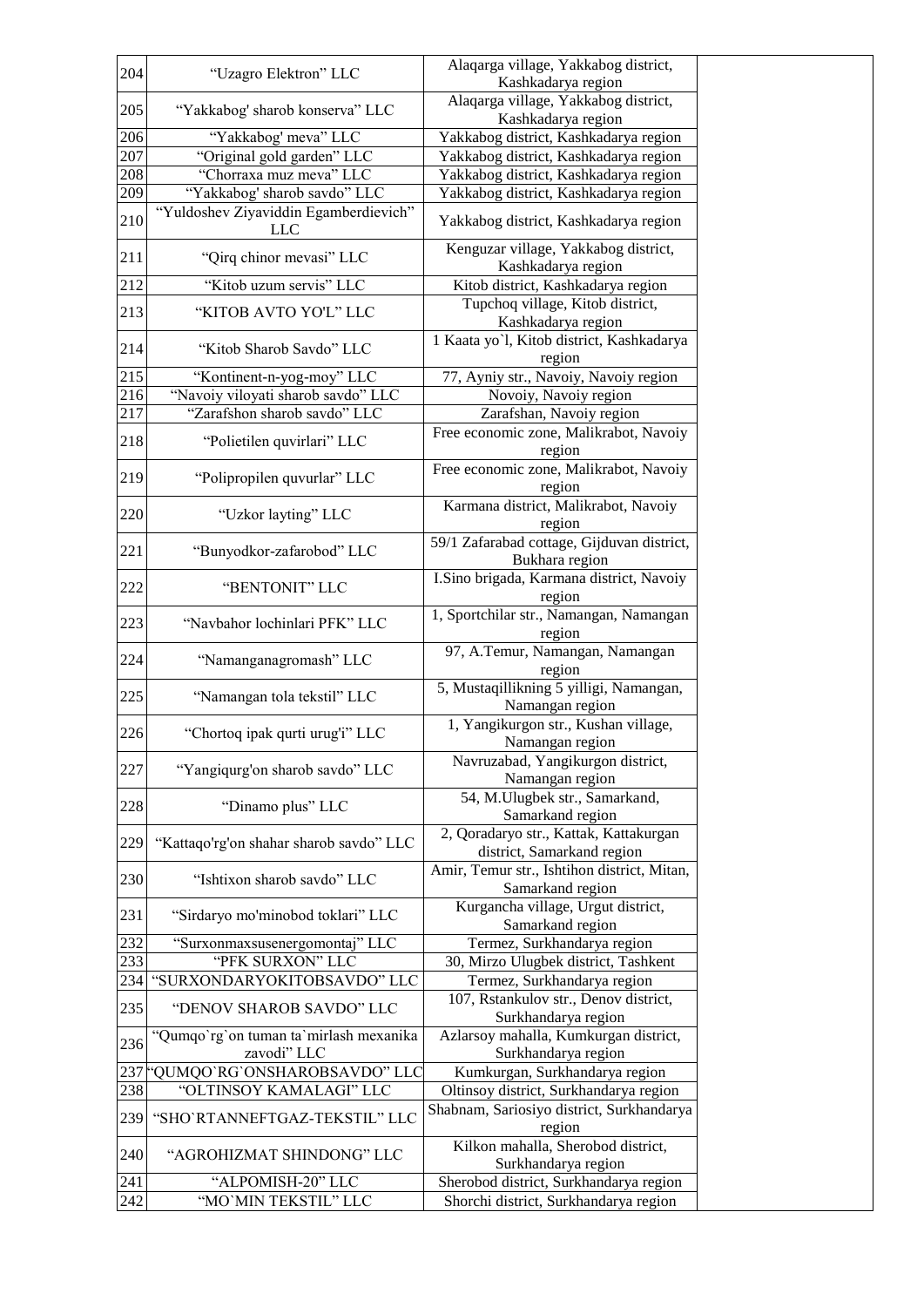| 243              | "Guliston parranda" LLC                                     | Gulistan, Sirdarya region                                              |
|------------------|-------------------------------------------------------------|------------------------------------------------------------------------|
| 244              | "Guliston 2535-avtojamlanmasi" LLC                          | Gulistan, Sirdarya region                                              |
| 245              | "Mirzaobod anorzor uzumzorlari" LLC                         | Mirzaobod district, Sirdarya region                                    |
| 246              | "Sirdaryo yo'l qurilish ta'mirlash" SUE                     | 12, Toshkent str., Gulistan, Sirdarya region                           |
| 247              | "Mirzaobod sharob savdo" LLC                                | Mirzaobod district, Sirdarya region                                    |
| 248              | "UNG ECONN" LLC                                             | Buyuk ipak yuli str., Angren, Tashkent                                 |
|                  |                                                             | region                                                                 |
| 249              | "UZ-PRISTA RECYCLING" LLC                                   | Buyuk ipak yuli str., Angren, Tashkent                                 |
|                  |                                                             | region                                                                 |
| 250              | "STROYMAX INVEST" LLC                                       | Nurobod, Angren, Tashkent region                                       |
| $\overline{251}$ | "BEKOBOD-SHAROB-SAVDO" LLC                                  | 18, Memor str., Tashkent region                                        |
| 252              | "CHIRCHIQSHAROBSAVDO" LLC                                   | 27, Boz suv str., Chirchiq, Tashkent region                            |
| 253              | "UNGM-BIOGAZ" LLC                                           | 8a, Mendeleev str., Chirchiq, Tashkent                                 |
|                  |                                                             | region                                                                 |
| 254              | "CHINOZ SHAROB SAVDO" LLC                                   | Yangi Chinaz, Chinaz district, Tashkent                                |
|                  |                                                             | region                                                                 |
| 255              | "ZILOL" LLC                                                 | 24, Navoiy str., Nuyabuguz, O`rtachirchiq                              |
|                  |                                                             | district, Tashkent region                                              |
| 256              | "Quyichirchiq sharob savdo" LLC                             | Pahtazor mahalla, Quyichirchiq district,                               |
|                  |                                                             | Tashkent region                                                        |
| 257              | "CHOTQOL" JSC                                               | 14, Oltinsarin str., Bostanliq district,                               |
|                  |                                                             | Tashkent region                                                        |
| 258              | "Bo'stonliq tuman sharob savdo" LLC                         | Gazalkent, Bostanliq district, Tashkent                                |
|                  |                                                             | region<br>Bo'z suv, Zangiota district, Tashkent                        |
| 259              | "Damachi sharob savdo" LLC                                  | region                                                                 |
| 260              | "Parkent konsalting texnik servis" LLC                      | Parkent, Parkent district, Tashkent region                             |
| 261              | "Neogalenfarm" LLC                                          | Yangiyul district, Tashkent region                                     |
| 262              | "Qibray sharob savdo bazasi" LLC                            | Qibray district, Tashkent region                                       |
|                  |                                                             | 240, Promishlennaya str., Fergana, Fergana                             |
| 263              | "Farg'ona Neftni qayta ishlash zavodi" LLC                  | region                                                                 |
| 264              | "Neftchi professional futbol klubi" LLC                     | 1, Margilan str., Fergana region                                       |
| 265              | "Qirguli issiqlik manbai" LLC                               | 15a, Yangizamon str., Fergana region                                   |
| 266              | Fergananeftximiyamontaj" LLC                                | 1, Sakkokiy, Fergana region                                            |
| 267              | "Kokandenergomarkaz" LLC                                    | Kokand, Fergana region                                                 |
| 268              | "Dustlik Marg'ilon" LLC                                     | 65, Hiyabon str., Fergana region                                       |
|                  | "Bagdod tumanlararo moddiy texnika                          | 55, Nematullaev str., Bagdad highway,                                  |
| 269              | ta'minoti" LLC                                              | Fergana region                                                         |
| 270              | "Urai" LLC                                                  | Hoja village, Fergana region                                           |
| 271              | "Margilon ta'mirlash mexanika" LLC                          | Chimkent village, Ahunbabaev district,                                 |
|                  |                                                             | Fergana region                                                         |
| 272              | "Vodiyneftgazavtotrans" LLC                                 | 63, Fergana, Fergana region                                            |
| 273              | "Rishton bosh pillaxonasi" LLC                              | 255, Roshidoniy str., Rishton, Fergana                                 |
|                  |                                                             | region                                                                 |
| 274              |                                                             |                                                                        |
| 275              | "Xorazm sharob savdo" LLC                                   | Urgench, Khorezm region                                                |
|                  | "Gurlankinovideo" LLC                                       | 8, Mustaqillik str., Khorezm region                                    |
| 276              | "O'ZGARISH SHAROB SAVDO" LLC                                | Jumayoz Hursandbek, Khorezm region                                     |
| 277              | "YANGIARIQ PLAST" LLC                                       | Yangiariq, Khorezm region                                              |
|                  |                                                             | Yangi yul mahalla, Yangibazar, Khorezm                                 |
|                  | 278 "YANGIBOZOR-SHAROB-SAVDO" LLC                           | region                                                                 |
| 279              | "TOSHTEMIRYO'LLOYIHA" LLC                                   | Mirobod district, Tashkent                                             |
| 280              | "LOKOMOTIV PROFESSIONAL                                     | 7, T. Shevchenko str., Tashkent                                        |
|                  | FUTBOL KLUBI" LLC                                           |                                                                        |
| 281              | "O'ZAGROSANOATLOYIHA" LLC                                   | Mirobod district, Tashkent                                             |
| 282              | "BIZNES-DAILY MEDIA" LLC                                    | Mirobod district, Tashkent                                             |
| 283              | "QISHLOQ QURILISH INVEST" LLC                               | 36, Shahrisabz str., Tashkent                                          |
| 284              | "MARKAZ SHAROB SAVDO" LLC                                   | 24, Fargona yuli str., Tashkent                                        |
| 285              | "O'ZTIBLOYIHA" LLC                                          | 71, Mustaqillik str., Tashkent                                         |
| 286              | "Shayxontoxur sharob savdo" LLC                             | 73, Mirzo-Ulugbek str., Tashkent                                       |
| 287              | "NEFTGAZME`YOR" LLC                                         | 32a, Mirzo-Ulugbek str., Tashkent                                      |
| 288              | "YO'L-LOYIHA BYUROSI" LLC                                   | 68a, Mustaqillik str., Tashkent                                        |
| 289<br>290       | "MARK AND CONTROL SYS" LLC<br>"RESPUBLIKA MULK MARKAZI" LLC | 17, Buyuk ipak yuli str., Tashkent<br>Mirzo-Ulugbek district, Tashkent |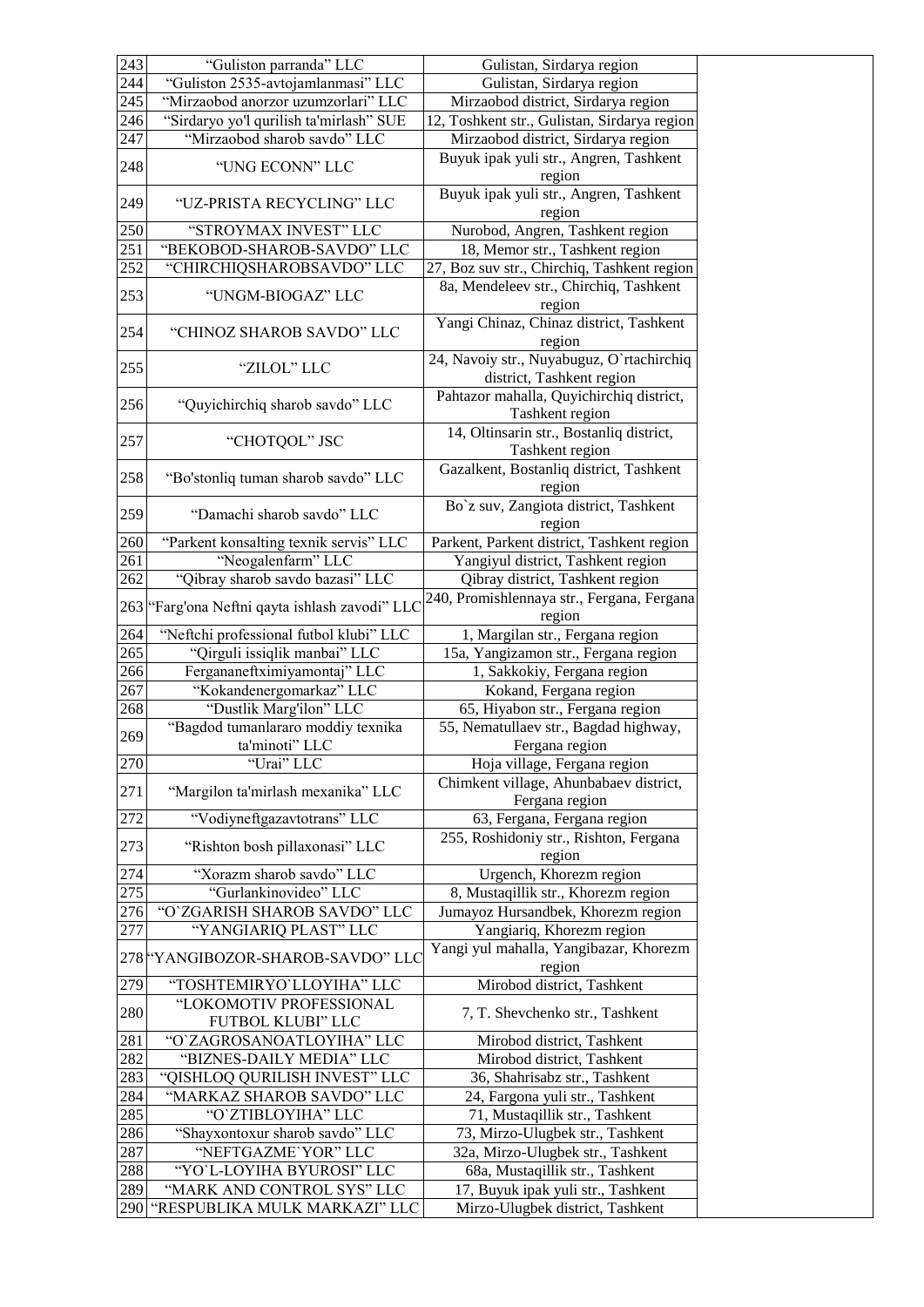| 291        | "UZ-PRISTA" JV LLC                                               | 93a, Sh.Rashidov str., Tashkent                                   |
|------------|------------------------------------------------------------------|-------------------------------------------------------------------|
| 292        | "OPEN ROAD INVESTMENTS" LLC                                      | 2-39, c-5, Tashkent                                               |
| 293        | "Moddiy-texnika ta'minoti bazasi" LLC                            | 8a, Sh.Rustaveli str., Tashkent                                   |
| 294        | "O'zqurilishmaterialsavdo" LLC                                   | 68a, Tafakkur str., Tashkent                                      |
| 295        | "TURON ONIKS" LLC                                                | 68a, Tafakkur str., Tashkent                                      |
| 296        | "COSCOM" LLC                                                     | 118, V. Vohidov str., Tashkent                                    |
| 297        | "TASHELECTRONICS" LLC                                            | 9, Bratislava str, Tashkent                                       |
| 298        | "NEFTGAZDEPOZIT" LLC                                             | 5 yakkasaroy str., Tashkent                                       |
| 299        | "SUVSANOATFUQAROLI" LLC                                          | 44, A.Navoiy str., Tashkent                                       |
| 300        | "QISHLOQQURILISHLOYIHA" LLC                                      | 7, A.Qodiriy str., Tashkent                                       |
| 301        | "PAXTAKOR FUTBOL KLUBI" LLC                                      | 98a, I.Karimov str., Tashkent                                     |
| 302        | "VINAGROIMPEX" LLC                                               | Shayhontahur district, Tashkent                                   |
| 303        | "Xalqaro kitob savdosi markazi" LLC                              | 30, A.Navoiy str., Tashkent                                       |
| 304        | "KITOBSAVDO" LLC                                                 | 30, A.Navoiy str., Tashkent                                       |
| 305        | "UZGIP" LLC                                                      | Shayhontahur district, Tashkent                                   |
| 306        | "BLKTB-MEVASABZAVOT" LLC                                         | Vodniy blind alley, T.Tula str., Tashkent                         |
| 307        | "NEFTGAZMONTAJ" LLC                                              | 47, Bunyodkor str., Tashkent                                      |
| 308        | "FK BUNYODKOR" LLC                                               | 47, Bunyodkor str., Tashkent                                      |
| 309        | "TOSHKENT-OTCHOPARI" LLC                                         | 47, Bunyodkor str., Tashkent                                      |
| 310        | "Chilonzor tuman sharob-savdo" LLC                               | 44g, Bunyodkor str., Tashkent                                     |
| 311        | "DRUPA-DESIGN" LLC                                               | 7a, Sugdiyona str., Tashkent                                      |
|            |                                                                  | 354-360, 3rd floor, International airport,                        |
| 312        | "CENTRAL ASIA MEGASTAR" LLC                                      | Tashkent                                                          |
|            | "4- son ta'mirlash qurilish yig'ish                              |                                                                   |
| 313        | boshqarmasi" LLC                                                 | 3, S.Tolipov str., Tashkent                                       |
| 314        | "STROYSYERVIS" JV LLC                                            | 50, Yakubova str., Tashkent                                       |
| 315        | "NEFTEGAZMINERAL" LLC                                            | 3 thoroughfare, Fargona yo'li str., Tashkent                      |
|            | 'Texnik ta'minlash va butlash boshqarmasi'                       |                                                                   |
| 316        | <b>LLC</b>                                                       | 72a, Uysozlar str., Tashkent                                      |
| 317        | "AVTOGAZTA'MINOT" LLC                                            | 68, S.Azimov str., Tashkent                                       |
| 318        | "O'ZENGSANLOYIHA" LLC                                            | 85, Shahrisabz str., Tashkent                                     |
| 319        | "O'ZGAZLOYIHA" LLC                                               | Almazar district, Tashkent                                        |
|            |                                                                  |                                                                   |
| 320        | "O'ZMALOYL" LLC                                                  | 12-e, Beruniy str., Tashkent                                      |
| 321        | "TAYYORLOV SAVDO" LLC                                            | 88, 9 blind alley, Uzumbog str., Tashkent                         |
| 322        | "UZTATGEOSERVIS" JV LLC                                          | 2a, Taqachi str., Tashkent                                        |
|            | "O'zneftgazaloqa ishlab-chiqarish                                |                                                                   |
| 323        | texnologik aloqa boshqarmasi" LLC                                | 32, 1-blind alley, Katta kani str., Tashkent                      |
| 324        | "DIOKSID BIZNES" LLC                                             | 14a, Chirchiq bo`yi str., Tashkent                                |
|            | Administrative and economic department                           | 112, A.Temur str., Nukus, Republic of                             |
| 325        | under SPC RK                                                     | Karakalpakstan                                                    |
| 326        | "Kengashlar uyi dereksiyasi" SUE                                 | 126, Navoi str., Andijan, Andijan region                          |
|            | "Temir yo'l transporti va qurilish                               |                                                                   |
| 327        | birlashmasi" SUE                                                 | Beshkent, Karshi, Kashkadarya region                              |
|            | "Qashqadaryo viloyat uy-joylarga davlat                          |                                                                   |
| 328        | orderlari va ma'lumotnomalar berish                              | 43, A.Temur, Karshi, Kashkadarya region                           |
|            | markazi" LLC                                                     |                                                                   |
| 329        | "Stomatologiya poliklinikasi" SUE                                | Kasbi district, Kashkadarya region                                |
|            | "Istiqlol g'unchalari yoshlar va o'smirlar                       | Qorabuloq village, Kenguzar village,                              |
| 330        | sog'lomlashtirish oromgohi" SUE                                  | Yakkabog district, Kashkadarya region                             |
|            |                                                                  |                                                                   |
| 331        | "Oltinsoy oziq-ovqat mollari bazasi" SUE                         | A.Butaev, Oltinsoy district, Surkhandarya<br>region               |
|            |                                                                  | Bardankul, Yuqorichirchiq district,                               |
| 332        | "AVTOMAGISTRAL" LLC                                              | Tashkent region                                                   |
|            |                                                                  |                                                                   |
| 333        | Birchmulla "Jewelery factory" of Scientific                      | Birchmulla, Bostanliq district, Tashkent                          |
|            | and production association "Fonon"                               | region                                                            |
| 334        | "Toshkent uy-joylarga davlat orderlari va                        | 6, Amir Temur str., Tashkent                                      |
|            | malumotnomalar berish markazi" SUE                               |                                                                   |
| 335        | "Elektron onlayn-auktsionlarni tashkil etish                     | Mirobod district, Tashkent                                        |
|            | markaz" SUE                                                      |                                                                   |
| 336        | "Central securities depository" SUE                              | 107, Mustaqillik str., Tashkent                                   |
| 337<br>338 | "Sport sog'lomlashtirish markazi" SUE<br>"Privatinformsistem" SE | Shayhontahur district, Tashkent<br>55, O`zbekiston str., Tashkent |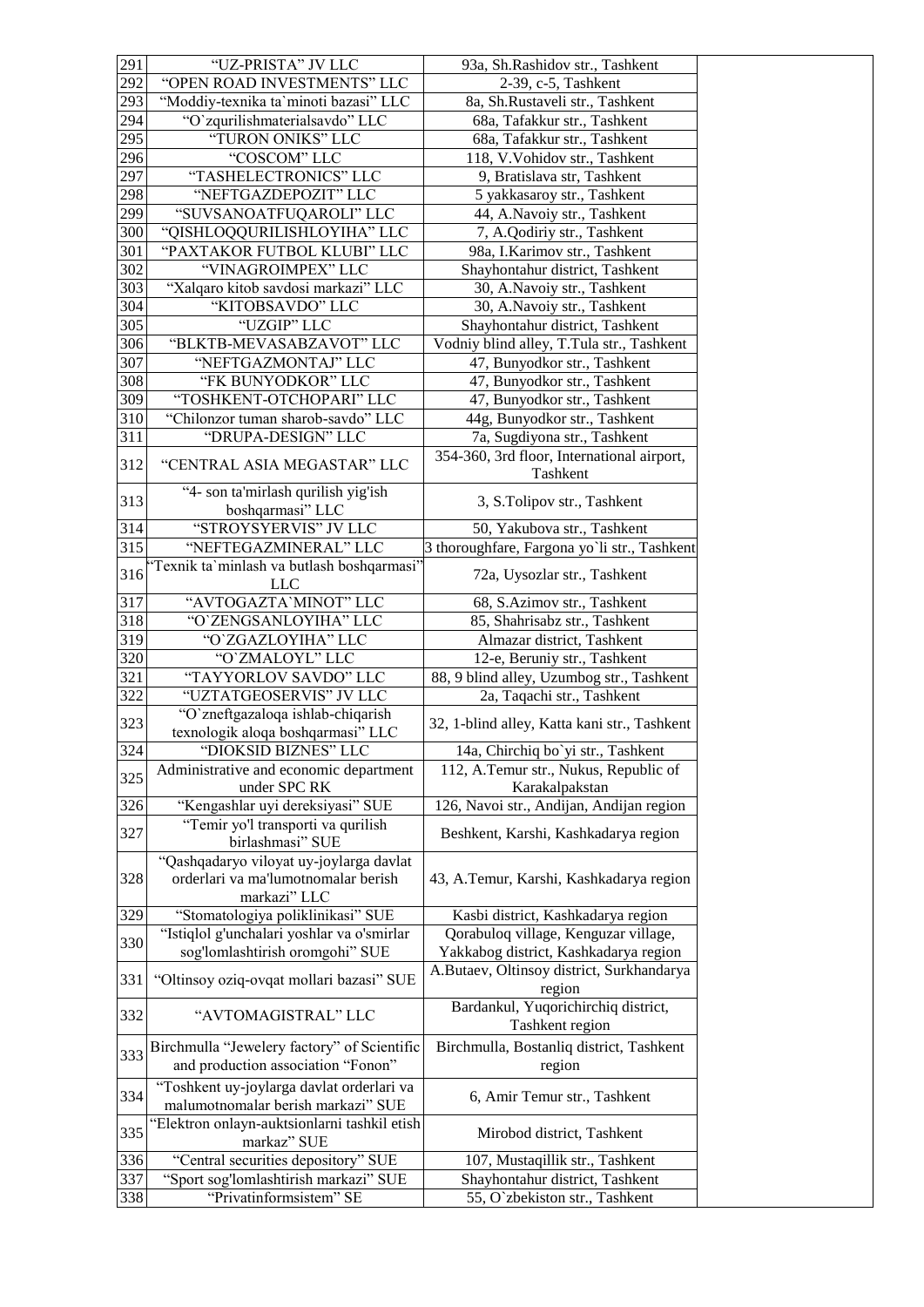| 339 | "Fonon davlat ilmiy ishlab chiqarish                                                                                                   | 50, Kichik khalqa yo`li str., Tashkent                                        |
|-----|----------------------------------------------------------------------------------------------------------------------------------------|-------------------------------------------------------------------------------|
|     | korxonasi" SE                                                                                                                          |                                                                               |
| 340 | "Milliy multilisting tizimi" SE                                                                                                        | 55, O`zbekiston str., Tashkent                                                |
| 341 | "2-ZARGARLIK KORXONASI" SUE                                                                                                            | 628, Uygur str., Tashkent                                                     |
| 342 | "1-ZARGARLIK KORXONASI" SUE                                                                                                            | 46, Zargarlik str., Tashkent                                                  |
| 343 | "UZASSETS INVESTITSIYA<br>KOMPANIYASI" JSC                                                                                             | 6, Amir Temur str., Tashkent                                                  |
| 344 | "O`ZSUVQURILISH" JSC                                                                                                                   | 1a, Labzak str., Tashkent                                                     |
| 345 | "1-avtokorxona" LLC                                                                                                                    | 2, Oq Masjid str., Bukhara, Bukhara region                                    |
| 346 | "Kogon uy-joy ta'mir boshqaruv tashkiloti"<br><b>LLC</b>                                                                               | 2, Birdamlik str., Kogon, Bukhara region                                      |
|     | 347 "Avto turargohlarga xizmat ko`rsatish" LLC                                                                                         | 2, Mustaqillik str., Gijduvon, Bukhara<br>region                              |
| 348 | "Kompyuter xizmati markazi" LLC                                                                                                        | 1, Sayiljoyi str., Jizzakh, Jizzakh region                                    |
| 349 | "Yangiobod ovozi gazetasi tahririyati" LLC                                                                                             | 7, Istiqlol str., Yangiobod, Jizzakh region                                   |
| 350 | "Yoshlik baraka bozori" LLC                                                                                                            | Mustaqillikning 10-yilligi str., Namangan,<br>Namangan region                 |
| 351 | "Murabbiy gazetasi tahririyati" LLC                                                                                                    | 36, A.Navoiy str., Namangan, Namangan<br>region                               |
| 352 | "1-maxsus mexanizatsiyalashgan ko`chma<br>jamlanma" LLC                                                                                | 18, Sohil bo`yi str., Namangan, Namangan<br>region                            |
| 353 | "Namangan shahar kompyuter xizmati<br>markazi" LLC                                                                                     | 16, N.Namangoniy str., Namangan<br>Namangan region                            |
| 354 | "Tergachi baraka bozori" LLC                                                                                                           | 18, Soybo'yi str., Tergachi MFY, Koson,<br>Namangan region                    |
| 355 | "Fayzli erkin savdo bozori" LLC                                                                                                        | 69, Tinchlik str., Pop, Namangan region                                       |
| 356 | "Uychi yerqorgon baraka bozor" LLC                                                                                                     | Taraqqiyot str., Oqtosh MFY, Uchtepa,<br>Namangan region                      |
| 357 | "Kugay bozori" LLC                                                                                                                     | Qogay MFY, Uchqorgon, Namangan<br>region                                      |
| 358 | "Samarqand gazetasi tahririyati" LLC                                                                                                   | 4, Temur Malik str., Samarkand,                                               |
| 359 | "Samarqand nur" LLC                                                                                                                    | Samarkand region<br>80, A.Jomiy str., Samarkand, Samarkand                    |
|     |                                                                                                                                        | region                                                                        |
| 360 | "Turizm va real sektor iqtisodiyoti<br>sohalarida kadrlar malakasini oshirish va<br>qayta tayyorlash samarqand viloyat<br>markazi" LLC | 15, Universitet xiyoboni, Samarkand,<br>Smarakand region                      |
| 361 | "Stomotologiya poliklinikasi" LLC                                                                                                      | 1, G.Gulom str., Kattakurgan, Samarkand<br>region                             |
| 362 | "Ishtihon ovozi tahririyati" LLC                                                                                                       | 16, Mashrab str., Ishtihon, Samarkand<br>region                               |
| 363 | "Oqdaryo ovozi ruznomasi" LLC                                                                                                          | 31, A.Temur str., Oqdaryo, Samarkand<br>region                                |
| 364 | "Pastdargom tumani MTP" LLC                                                                                                            | 4, Jomiy str., Pastdorgom, Samarkand<br>region                                |
| 365 | "Paxtachi gazetasi redaksiyasi" LLC                                                                                                    | Istiqlol str., Pakhtachi, Samarkand region                                    |
| 366 | "Payariq hayoti ruznomasi" LLC                                                                                                         | 17, Payariq ellik yillik str., A.Navoiy<br>mahalla, Payariq, Samarkand region |
| 367 | "Jomboy tongi redaksiyasi" LLC                                                                                                         | 13, Archazor str., Guliston mahalla,<br>Jumboy, Samarkand region              |
| 368 | "Gulobod tongi redaksiyasi" LLC                                                                                                        | Gulobod mahalla, Samarkand, Samarkand<br>region                               |
| 369 | "Qo`shchinor redaksiyasi" LLC                                                                                                          | Korgoncha mahalla, Toyloq, Samarkand<br>region                                |
| 370 | "Tayloq tuman stomatologiya poliklinikasi"<br>LLC                                                                                      | 10, Ibn Sino str., Toyloq, Samarkand<br>region                                |
| 371 | "Sirdaryo viloyati IIB kompyuter xizmati<br>markazi" LLC                                                                               | 1, Islom Karimov str., Sayqal MFY,<br>Gulistan, Sirdarya region               |
| 372 | "Guliston shahar sharob savdo" LLC                                                                                                     | 46, Navoiy str., Gulistan, Sirdarya region                                    |
| 373 | "Sirdaryo AKT" LLC                                                                                                                     | 60, Islom Karimov str., Shodlik MFY,<br>Gulistan, Sirdarya region             |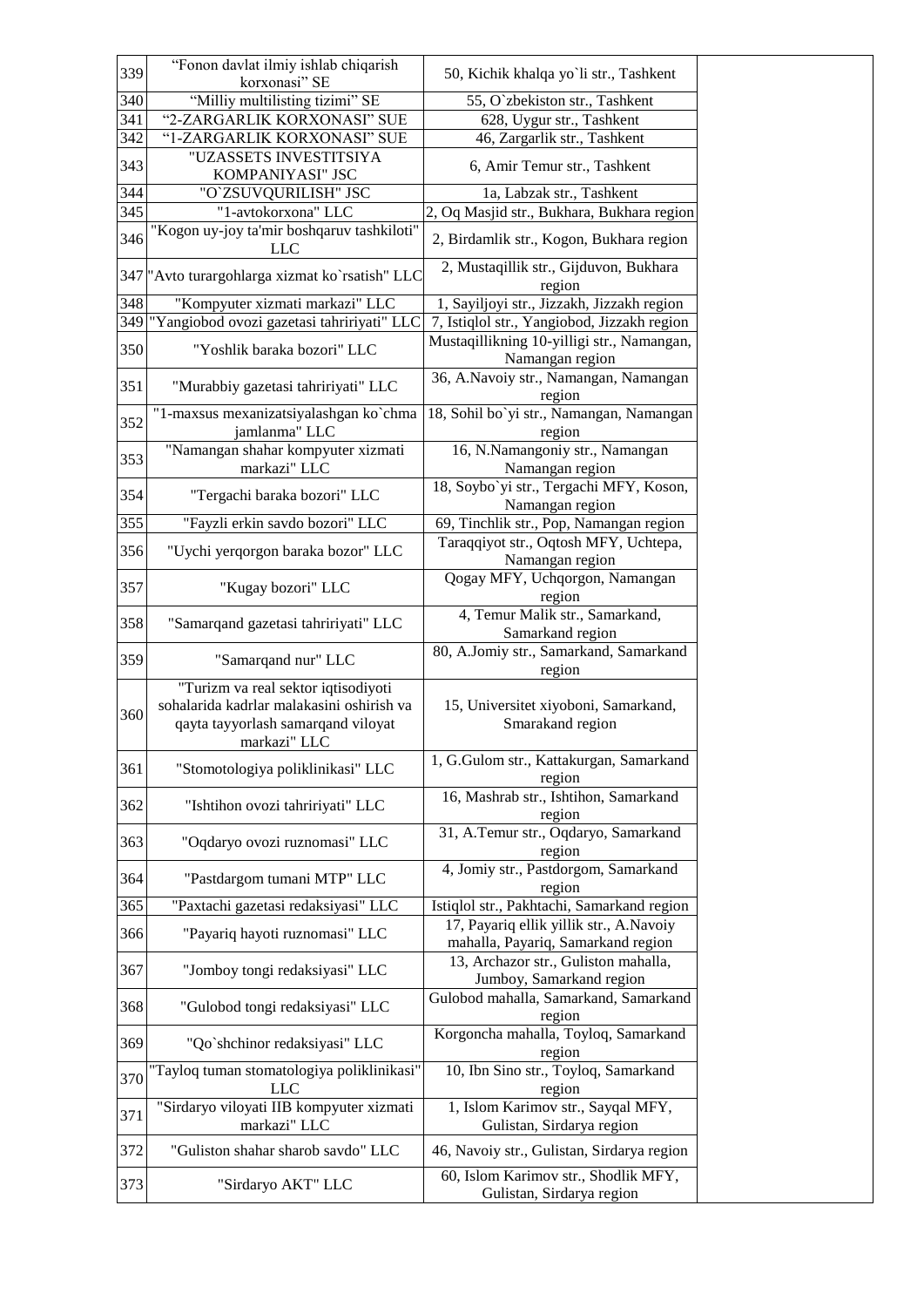| 374 | "Chirchiq universal pyus" LLC                                          | 1-a, A.Temur str., Chirchiq, Tashkent                                    |
|-----|------------------------------------------------------------------------|--------------------------------------------------------------------------|
|     |                                                                        | region                                                                   |
| 375 | "AKTni rivojlantirish markazi" LLC                                     | 90, Toshkent yuli str., Nurafshon, Tashkent<br>region                    |
| 376 | "Toshkent haqiqati gazetalar tahririyati"<br><b>LLC</b>                | 90, Toshkent yuli str., Nurafshon, Tashkent<br>region                    |
| 377 | "Toshnur" LLC                                                          | 10, Guzar str., Nurafshon, Tashkent region                               |
|     |                                                                        | Hunarmand str., O`zbekobod mahalla,                                      |
| 378 | "B.Mirzakarimov nomli biofabrika" LLC                                  | Bekabad, tashkent region                                                 |
| 379 | "Chotqol reabilitatsiya markazi" LLC                                   | Ibn Sino str., Gazalkent mahalla, Bostanlik,<br>Tashkent region          |
| 380 | "Castle in mountain" LLC                                               | O'rmonchilar str., Yusufxona mahalla,<br>Bostanlik, Tashkent region      |
| 381 | "Amur-tehno" LLC                                                       | Qo'sh yog`och mahalla, Yanyiyul,<br>Tashkent region                      |
| 382 | "M.Mirzaev nomli qibray sharob ilmiy<br>ekspertizasi" LLC              | 8, Soyqal str., Sohibkor mahalla, Kibray,<br>Tashkent region             |
| 383 | "Urganchavtoshohbekat" LLC                                             | Yoshlik str., Urgench, Khorezm region                                    |
|     |                                                                        |                                                                          |
| 384 | "Don maxsulotlari himoya qilish                                        | 36, Shahrisabz str., Tashkent                                            |
|     | ekspeditsiyasi" LLC                                                    |                                                                          |
| 385 | "Temir yo'l mahsulotini sertifikatlashtirish<br>markazi" LLC           | 7, Turkiston str., Tashkent                                              |
| 386 | "Otel O'zbekiston" LLC                                                 | 45, Makhtumquli str., Tashkent                                           |
| 387 | "Qishloq xo`jaligi mashinasozligi<br>konstruktorlik" LLC               | 434, Buyuk ipak yuli str., Tashkent                                      |
| 388 | "Agrotexmash-DD" LLC                                                   | 434, Buyuk ipak yuli str., Tashkent                                      |
| 389 | "O'qituvchi matbaa uyi" LLC                                            | 1, Yangi shahar str., Tashkent                                           |
| 390 | "Iqtisod-moliya" LLC                                                   | 60a, A.Temur shoh str., Tashkent                                         |
| 391 | "Toshkent hayvonot bog`I" LLC                                          | 232a, Bog`ishamol Tashkent                                               |
| 392 | "Info-fan" LLC                                                         | 62, A.Temur shoh str., Tashkent                                          |
| 393 | "Xamar" LLC                                                            | 40, Sh.Rashidov str., Tashkent                                           |
| 394 | "Maishiy ishlab chiqarish kombinati" LLC                               | 13, Afrosiyob str., Tashkent                                             |
| 395 | "Respublika qishloq xo`jaligi texnik va<br>ehtiyot qismlar bazasi" LLC | 6, Khushtepa str., Tashkent                                              |
| 396 | "Kimtexilm" LLC                                                        | 32, A.Navoiy str., Tashkent                                              |
|     | "G`ogur G`ulom nomidagi nashriyot matbaa                               |                                                                          |
| 397 | ijodiy uyi" LLC                                                        | 86, Labzak str., Tashkent                                                |
| 398 | "Toshkentliftxizmati" LLC                                              | 127, M.G' of urov str., Tashkent                                         |
| 399 | "Toshkent ekologik sertifikatlashtirish<br>markazi" LLC                | 7, Bunyodkor shoh str., Tashkent                                         |
| 400 | "Kitob durdonasi" LLC                                                  | 66, Gagarin str., Tashkent                                               |
| 401 | "O'rmoninvest" LLC                                                     | 28, Choponota str., Tashkent                                             |
| 402 | "Humo air" LLC                                                         | Sergeli airport, Chortoq str., Tashkent                                  |
| 403 | "Enologiya labaratoriyasi" LLC                                         | 5, Sultonali Mashhadiy str., Tashkent                                    |
| 404 | "Putur yetkazmasdan nazorat qilish<br>labaratoriyasi" LLC              | 23, Farg`ona yuli str., Tashkent                                         |
| 405 | "UZVC milliy venchur fondi" LLC                                        | Building of Ministry of innovative                                       |
| 406 | "Energiya va resurslarni tejash ilmiy                                  | development, Universitet str., Tashkent<br>2, Universitet str., Tashkent |
| 407 | markaz" LLC<br>"Coca-cola ichimligi Uzbekiston, LTD"                   | 40, Oltintopgan str., Tashkent                                           |
| 408 | <b>LLC</b><br>"Yangi sirdaryo va Novaya Sirdarya                       | 30, Navoiy str., Gulistan, Sirdarya region                               |
|     | tahririyati" LLC<br>"O`zbekiston nashriyot-matbaa ijodiy uyi"          |                                                                          |
| 409 | SE                                                                     | 30, Navoiy str., Tashkent                                                |
| 410 | "Ko`zi ojizlar bosmaxonasi" SE                                         | 32, Kirki tor str., O`zgarish str., Tashkent                             |
| 411 | "Badiy zargarlik markazi nur" SE                                       | 46, D20-mavze, Tashkent                                                  |
| 412 | "Uzagrosugurta" JSC                                                    | 61/2, Chilanzar-19, Tashkent                                             |
| 413 | "Uzbektelekom" JSC                                                     | 97a, A.Temur str., Tashkent                                              |
| 414 | "Uzkimyosanoat" JSC                                                    | 38, Navoiy str., Tashkent                                                |
| 415 | "O'zbekiston temir yo'llari" JSC                                       | 7, T. Shevchenko str., Tashkent                                          |
| 416 | "NAVOIYAZOT" JSC                                                       | 5, Navoiy str., Novoiy, Navoiy region                                    |